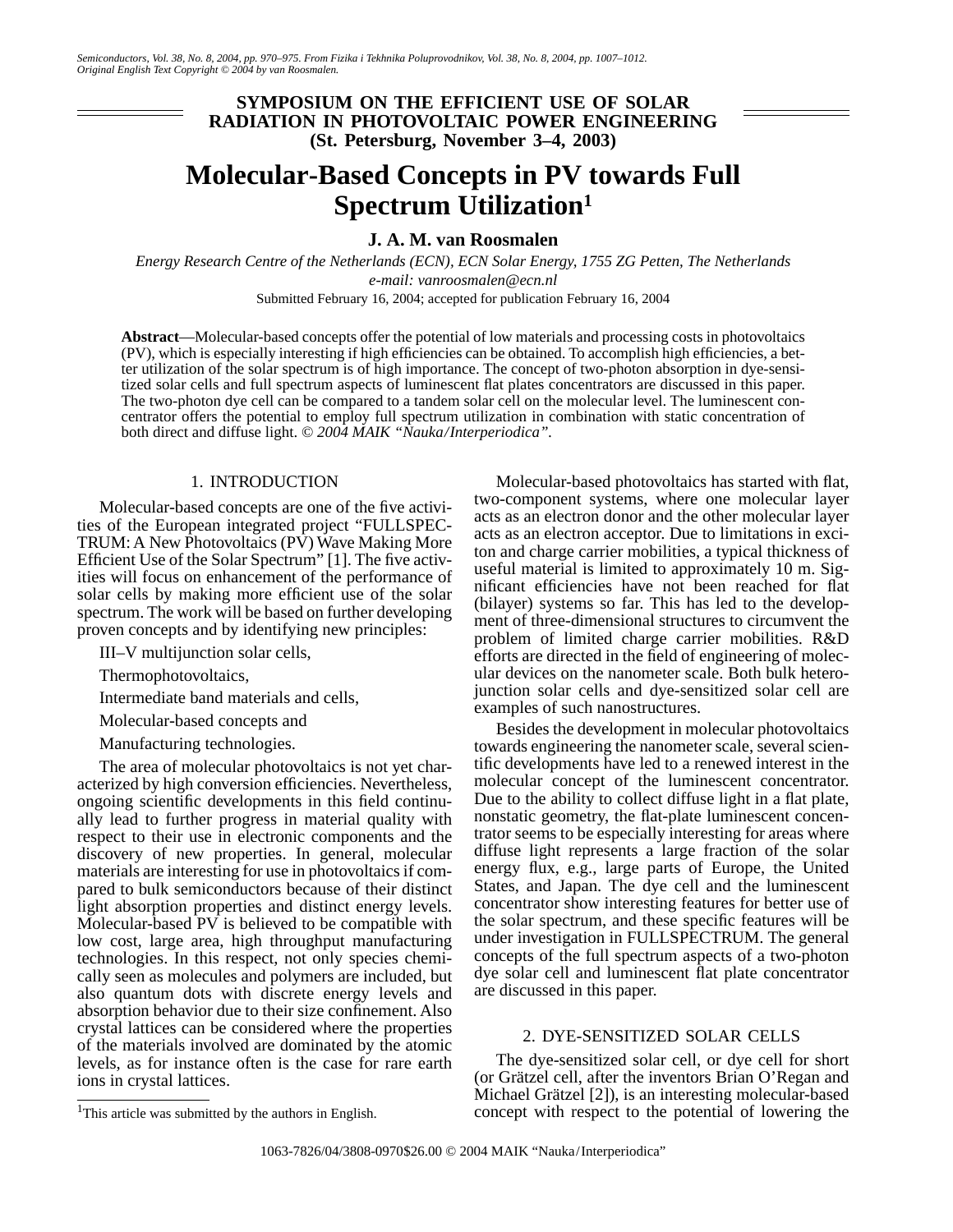

**Fig. 1.** Schematic representation of the basic processes of the dye-sensitized solar cell. Light is absorbed by a dye molecule. From the excited state of the dye, electron and energy are injected into a nanocrystalline  $(TiO<sub>2</sub>)$  photoelectrode film of about 10 µm thickness. After transport through the TiO<sub>2</sub> film and lateral conduction through a thin (typically 1  $\mu$ m) transparent conductive oxide (TCO) on glass, the energy is available for work in the outer circuit. From the outer circuit the electrons are transferred to the iodine/〈iodide redox〉 couple in the electrolyte via the counter electrode, which is another TCO layer on glass equipped with a miniscule amount of Pt catalyst. Through diffusion the redox ions reach the oxidized dye molecules and reduce them again to their original (ground) state (the actual reaction as shown releases not one but two electrons).

costs of photovoltaics. In a recent review paper, the fundamentals, properties, and technology were reviewed [3]. At present, practical applications are limited due to the relative poor stability under outdoor conditions. For a long time, heat was considered a very important stress factor for dye cells, but recently good results have been achieved demonstrating stability in a 1000-h, 85°C oven test [4]. The maximum efficiency obtained so far for a limited area dye-sensitized solar cell is 11% [5] and 8.2% for a device exceeding  $1 \text{ cm}^2$  [6].

The basic process of the dye cell (see Fig. 1) is light absorption by a dye adsorbed as a monolayer onto a semiconductor surface, with subsequent energy and electron transfer to the semiconductor. An electron is returned to the oxidized dye via the electrolyte or hole conductor. Since the absorption by a single layer of dye molecules is limited, the invention by O'Regan and Grätzel provides a nanocrystalline electrode of a wide band gap, transparent semiconductor, most often consisting of titanium dioxide,  $TiO<sub>2</sub>$ . In this way, a surface enlargement up to 1000× is obtained as compared to flat layer devices. Typically, such a porous  $TiO<sub>2</sub>$  layer contains crystalline  $TiO<sub>2</sub>$  nanoparticles with a size of 15– 20 nm in a layer of about 10 µm thickness. At present, the highest efficiencies are obtained with a ruthenium compound as the dye, an electrolyte employing the iodine/ $\langle$ iodide redox $\rangle$  couple, and TiO<sub>2</sub> as the semiconductor.

One strong point of the dye cell is that only majority charge carrier transport takes place (see Fig. 2), in contrast to semiconductor-based solar cells like crystalline silicon. In the dye cell, after absorption, an electron is injected into the  $TiO<sub>2</sub>$ . Titanium dioxide is a (majority) photoconductor for electrons.

In crystalline silicon, after light absorption, the minority charge carriers (e.g., electrons in *p*-type silicon) have to diffuse to the junction before they can be collected (see Fig. 2). The maximum open circuit voltage  $(V_{oc})$  in silicon is

$$
V_{\text{oc}}^{\text{max}} = h \mathbf{v} - (\Delta V_1 + \Delta V_2),
$$

where the potentials  $\Delta V_1$  and  $\Delta V_2$  result from doping the silicon  $\overline{n}$ - and  $\overline{p}$ -type (potential losses), and  $h\nu = E_{g}$ is photovoltage equal to the Si energy gap  $E<sub>g</sub>$ . High purity silicon is needed for sufficient minority carrier lifetimes, leading to high costs. In dye cells, materials constraints are less severe, allowing the use of relatively inexpensive materials and large-area, low-cost processing techniques such as screen printing.

The maximum theoretical performance of dye cells can be derived from the energy scheme (see Fig. 3). The absorption characteristics of the dye strongly influence voltage and current. The photocurrent is determined by the overlap of the dye absorption with the solar spec-



**Fig. 2.** Representation of carrier transport in crystalline silicon (*c*-Si, left) and dye-sensitized solar cells (right). In *p*-Si, holes (square) are the majority carriers and have normal ohmic transport. Electrons (dot) are the minority carriers and have to diffuse to the junction. In the dye cell the electrons that are injected into  $\text{TiO}_2$  are majority carriers and the ions in the electrolyte are majority carriers.

SEMICONDUCTORS Vol. 38 No. 8 2004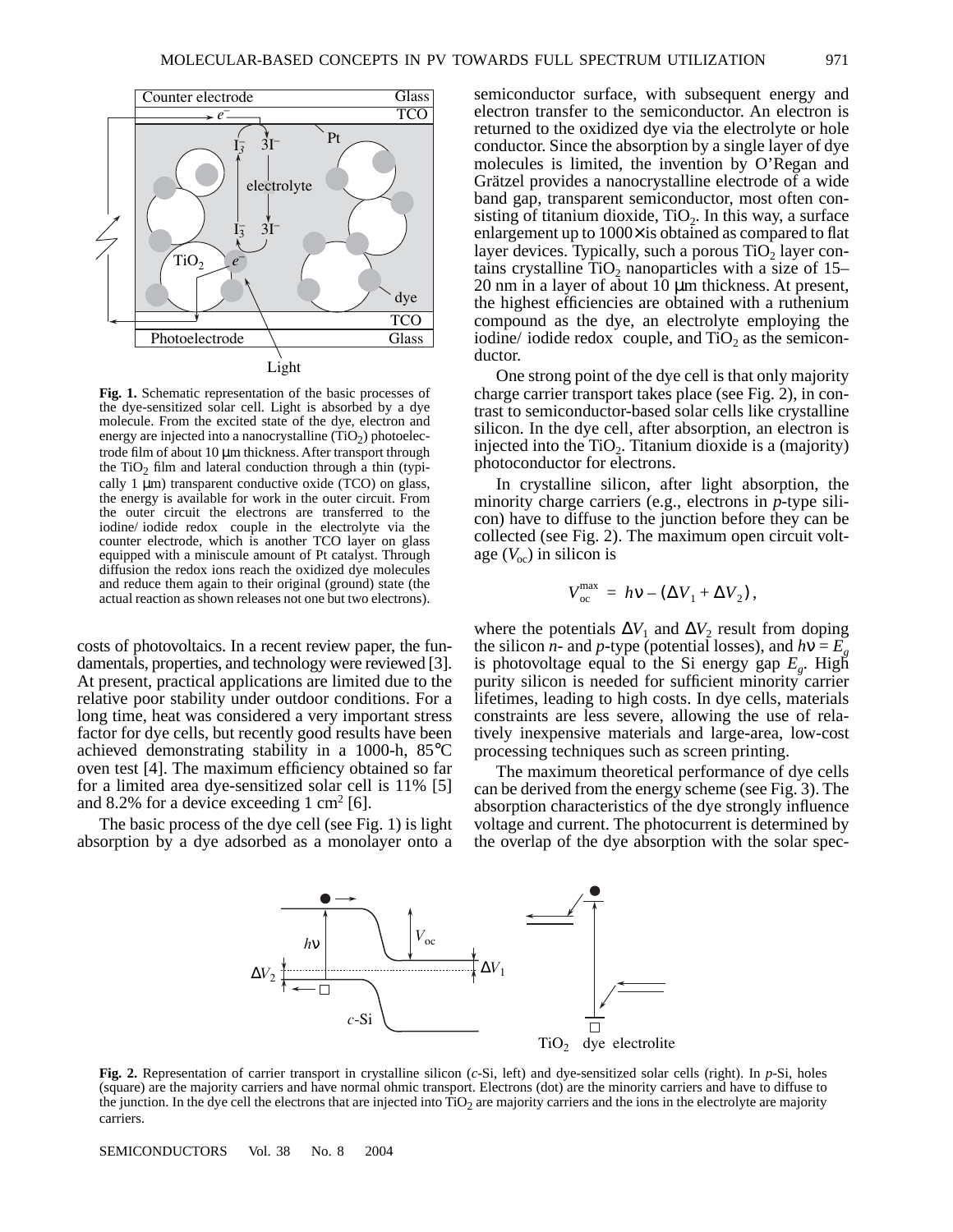

**Fig. 3.** Energy schemes in which VB is the titanium dioxide valence band,  $E_F$  is the Fermi level in TiO<sub>2</sub> (just below the conduction band), and  $U_{\text{RE}}$  is the redox potential of the electrolyte: (a) representative for the normal dye-sensitized solar cell; photons with minimum energy *hv* are absorbed by the dye; (b) energy scheme for the two-photon dye cell concept.

trum. If *h*ν is small, the number of photons absorbed will be high, but the voltage obtained is low, and vice versa. This is typical behavior for a solar cell with a single energy gap (Fig. 3a), as is also the case for crystalline silicon. For a single band gap solar cell with an optimum band gap, the maximum theoretical efficiency is 40.8%, not taking into account fundamental losses [7]. As for silicon, the maximum open circuit voltage  $V_{\text{oc}}^{\text{max}}$ (assuming perfect contacts etc.) of the dye cell is determined by the energy gap (photovoltage  $hv = E_g$ ) minus the potential losses. In the dye cell, the maximum open circuit potential  $V_{\text{oc}}^{\text{max}}$  is

$$
V_{\rm oc}^{\rm max} = h \mathsf{V} - (\Delta V_1 + \Delta V_2),
$$

where  $\Delta V_1$  is the potential losses due to the energy differences between the redox electrolyte potential and the ground state of the dye and  $\Delta V_2$  is the loss between the excited state of the dye and the Fermi level of the wide band gap semiconductor  $TiO<sub>2</sub>$  (see Fig. 3a).

As can be seen from Fig. 3a, the energy gap of the wide band gap semiconductor (typically  $>$  3 eV) allows for a broader use of the solar spectrum than normally obtained through single photon absorption. A two-photon absorption process has been proposed [8]. In Fig. 3b, potential energy levels for this concept are shown schematically. The proposed mechanism is that a first absorption step  $(hv_1)$  is followed by an electron and energy transfer, after which a second absorption step  $(hv_2)$  should take place. The maximum  $V_{oc}$  is

$$
V_{\text{oc}}^{\text{max}} = h v_1 + h v_2 - (\Delta V_1 + \Delta V_3 + \Delta V_2),
$$

where  $\Delta V_1$  is the potential loss between the electrolyte redox potential and the ground state of the dye moiety 1;  $\Delta V_3$  is the loss between the excited state of the dye moiety 1 and the ground state of the dye moiety 2;  $\Delta V_2$  is the loss between the excited state of the dye moiety 2 and the Fermi level in  $TiO<sub>2</sub>$ . One of the boundary conditions is that the intermediate state has a sufficient lifetime to allow the second absorption step to occur. In two-photon processes where the second absorption is done from the excited state, without energy and electron transfer to an intermediate state, the absorption brass sections are normally extremely low and can only be accomplished by strong lasers. Therefore, the electron and energy transfer to a stable intermediate is a very important part of the model.

In this way a tandemlike approach is accomplished on a molecular scale. As for other tandem-based solar cell devices, both absorption steps have to generate the same current for optimal performance, and the absorbers will have to be tailored to this requirement. If, however, both steps have an identical energy transition, it is also possible to interpret this as an upconversion process, through which it would for instance be possible to add absorption from the infrared to the normal dye absorption (see Fig. 4). In comparison to the single absorption case of the dye cell, the two-photon process does not increase the number of electrons generated and the (maximum) current thus remains unchanged. The efficiency enhancement by two-photon absorption is the result of a fundamental increase in voltage, as is also the case in semiconductor tandems. This cannot be accomplished with the commonly used iodide/〈iodine redox〉 couple, since this would result in an unchanged voltage. Other redox couples or hole conductors will be necessary. The theoretical maximum efficiency for a series connected tandem is 55.5%, not taking into account fundamental losses [7].

#### 3. LUMINESCENT CONCENTRATOR

The luminescent concentrator has been under study since the seventies of the last century [9, 10]. The concept is based on incorporating in a transparent matrix

SEMICONDUCTORS Vol. 38 No. 8 2004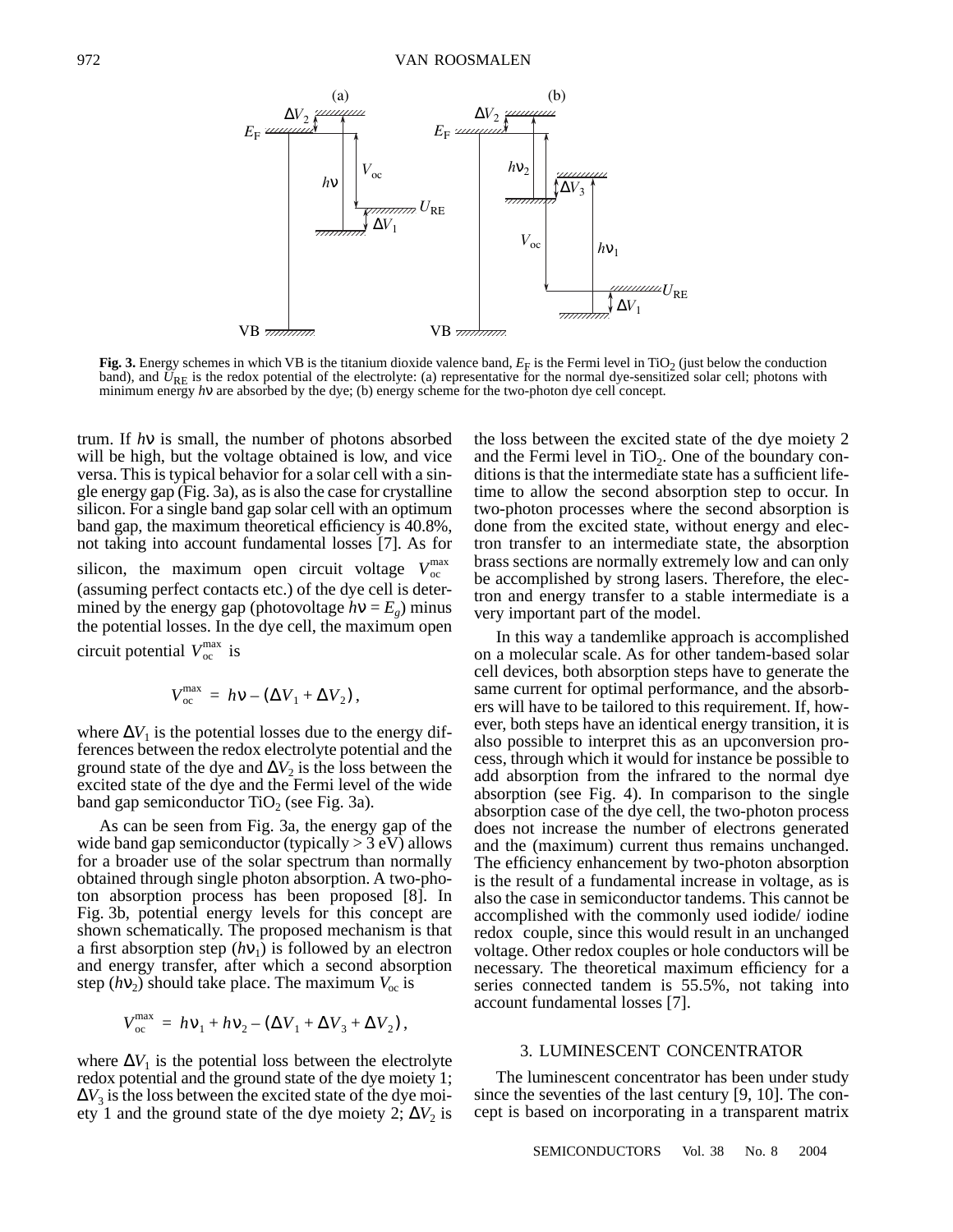materials that are absorbing (to absorb the sunlight) as well as luminescent. The refractive index of the transparent matrix is chosen larger than the surrounding medium (mostly air). As the luminescent materials emit light in all directions, part of the emitted light will be internally reflected at the matrix/air interface. By designing geometries for which the length and width of the transparent matrix are larger than its thickness (such as for a plate configuration), geometric concentration is accomplished. The emitted light is totally internally reflected and will be concentrated within the matrix, where it can be harvested at the edges of the matrix. There it can be transformed into electricity by solar cells (see Fig. 5).

In the flat plate luminescent concentrator, light from all incoming angles is collected. Because of this property, the luminescent concentrator is a static, nonmoving form for the concentration of solar light. However, it is also an indirect form of photovoltaics, since the sunlight is first absorbed and subsequently emitted by luminescence. Therefore, in order to obtain high overall efficiencies, the luminescence efficiency also has to be high. Since light is collected from all angles, the luminescent concentrator is sensitive to diffuse light. The fact that it is both static and sensitive to diffuse light makes the flat plate concentrator interesting for building integrated applications, especially in areas with a relatively large contribution of diffuse light to the total incoming energy. For instance, in the Netherlands the diffuse part of the incoming solar energy annually is about 50% and therefore quite significant. If it is possible to obtain reasonable overall system efficiencies based on inexpensive materials, flat plate luminescent concentrators can thus be an interesting low-cost photovoltaic option.

In the work that was done some thirty years ago, the overall system efficiencies that were achieved were limited to around 5% only [11]. One of the problems for the organic luminescent materials that were used was probably [12] that the luminescent wavelengths were only slightly higher than the absorption wavelengths. Under those conditions a significant part of the emitted light is lost by reabsorption. For the organic materials that are used in luminescent concentrators, luminescence is based on the Stokes shift. The Gaussian distribution around the absorption maximum is shifted to a higher wavelength (lower energy) where the Gaussian distribution of the luminescence occurs. Since the shift is relatively small, the tails of the Gaussians overlap. For this reason, an important part of the light that is emitted by the luminescence process is reabsorbed, thereby diminishing its performance. Another problem was the relative instability of the luminescent organic materials under operation conditions.

The appealing concept of the luminescent concentrator is now revisited because of several interesting developments in materials science by which the overall system efficiency can be enhanced, e.g., luminescent

SEMICONDUCTORS Vol. 38 No. 8 2004



**Fig. 4.** Schematic representation of how a two-photon dye (b) could be used as an upconverter (e.g., for infrared radiation), together with a normal dye (a). Both could be absorbed on  $TiO<sub>2</sub>$ , leaving the voltage unchanged.



**Fig. 5.** Schematic representation of a luminescent flat plate concentrator. Direct and diffuse sunlight are absorbed by luminescent materials, e.g., organic dye molecules or quantum dots. The luminescent materials emit light at lower energy in all directions, of which the largest part is reflected at the interface between the plate and air. In this way, it is

luminescent plates.

materials, photonic materials and up- and downconversion, but also in the area of stability, potentially allowing the use of organic and polymeric materials for long term outdoor applications.

concentrated and can be collected at the edges. In the graph, a bifacial solar cell is used in between the edges of two

In recent years, new materials have shown interesting luminescent properties. For use in luminescent concentrators, especially quantum dots are considered [12, 13]. The quantum dots of interest are based on nanocrystalline semiconductor particles. The luminescence process is similar to organic materials, based on the Stokes shift. However, the Stokes shift can be enlarged, as it is influenced by particle size and particle size distribution. The resulting overlap between absorption and luminescent emission can thus be reduced. An additional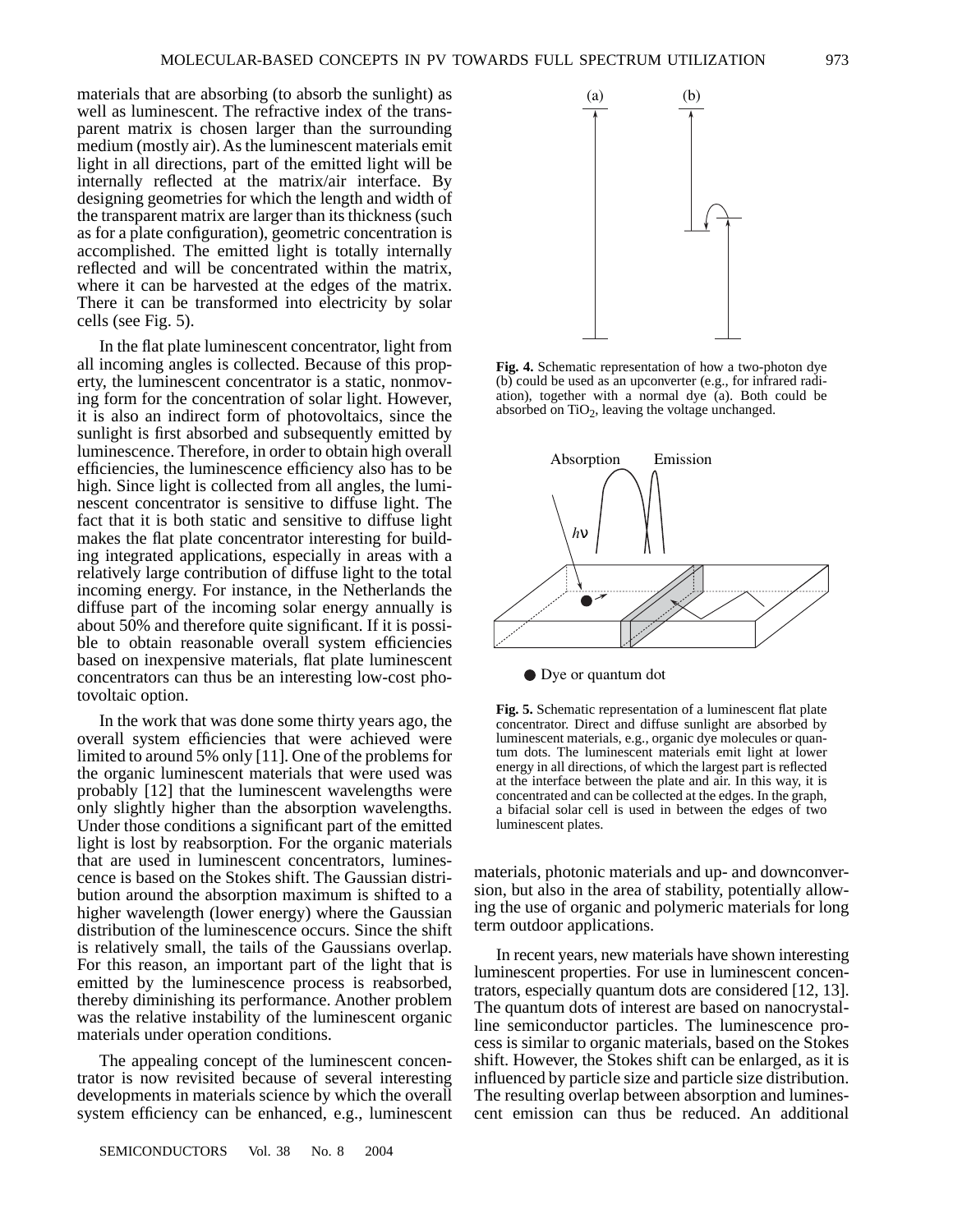

**Fig. 6.** Schematic representation of a luminescent flat plate concentrator, indicating that different luminescent materials can be integrated to cover different parts of the solar spectrum. In principle, for each emitted wavelength a different solar cell is needed.



**Fig. 7.** Representation of an idealized luminescent concentrator. All photons of the solar spectrum are transformed into a single wavelength. By a downconversion process, one high energy photon  $(hv_1)$  is converted into two lower energy photons of energy  $h\nu_2$ . A second part of the solar spectrum is absorbed by a regular luminescent material and emitted at  $h\nu$ <sub>2</sub>. An upconverter material converts two lower energy photons  $h\nu_3$  into one photon with energy  $h\nu_2$ . A photonic layer on the top acts as a mirror specifically for  $h\nu_2$ . At the bottom a normal mirror can be used. At the edge a single solar cell can be used.

advantage of quantum dots is that the absorption width is larger as compared to organic materials, so a larger part of the solar spectrum can be absorbed. By varying the size, the absorption wavelength of the quantum dots can be tuned, and by combining various materials, a larger part of the solar spectrum can be covered. Other materials that have shown interesting luminescence properties are rare earth and polymeric materials.

Theoretically, the luminescent concentrator offers very good possibilities for full spectrum utilization. In principle each part of the solar spectrum can be addressed by a different material (see Fig. 6). By using quantum dots and molecular materials almost the complete wavelength regime of the solar spectrum can be covered, from ultraviolet light into deep infrared. In practice, however, this will be limited by the overlap between absorption and emission spectra of the various materials. One way to overcome this is to incorporate each absorber in an individual transparent matrix, separated by air (for instance) to ensure total internal reflection in each to these matrices. Theoretically, in this way the maximum efficiency (unconstrained) for three color centers is 63.8%, not taking into account fundamental losses [7].

To reach the maximum theoretical efficiency is far from trivial. The geometric concentration factors that can be reached are reasonably high. For a hypothetical concentrator plate of, e.g.,  $100 \times 100 \times 5$  mm, executed in double with a bifacial solar cell of  $100 \times 5$  mm (Fig. 5), the geometrical concentration is 40×. The system, however, will be strongly limited by the optical efficiency or, in other words, optical losses. An important loss factor, as already mentioned, is the reabsorption of the emitted light [12]. Another optical loss factor is intrinsically determined by the operation principle of the luminescent concentrator, namely, the principle of total internal reflection. The angle under which light is totally internally reflected is dependent on the difference in refractive index between the transparent matrix and the surrounding air. Typical refractive indexes of transparent polymers are on the order of 1.5, and for this reason tens of percent are lost. An aspect that is also of influence on the overall system efficiency is that monochromatic efficiencies for most solar cells (which are used to collect the concentrated light at the edges) are well below 100%.

To improve the total amount of emitted light that is directed towards the solar cells at the edges, recent developments in the area of photonic materials can potentially be used. Photonic crystals are known to act as a mirror for a single wavelength. This property could be used by applying a photonic crystal layer on top of the luminescent concentrator (see Fig. 7). The photonic crystal has to be tuned in such a way that it reflects exactly the emitted, luminescent wavelength. In this way, also the light that would not be reflected by total internal reflection can be reflected and will be concentrated to the edges. The photonic layer will not only reflect the light from within the luminescent concentrator, but will also function as a mirror for that part of the incoming sunlight. This will be a minor loss factor if the wavelength region for the photonic material and the overlap with the absorption of the luminescent materials are small. At the back of the luminescent concentrator, a standard low-cost mirror can be used.

Another principle that can be used to increase the overall system efficiencies is the use of up- and downconversion of photons (see Fig. 7). By the downconversion process, a high energy photon can be transformed into two (or more) lower energy photons. By the upconversion process, two lower energy photons can by "upconverted" to higher energies, e.g., from infrared to visible. If all photons of the solar spectrum can be transformed into a single wavelength, only a single solar cell